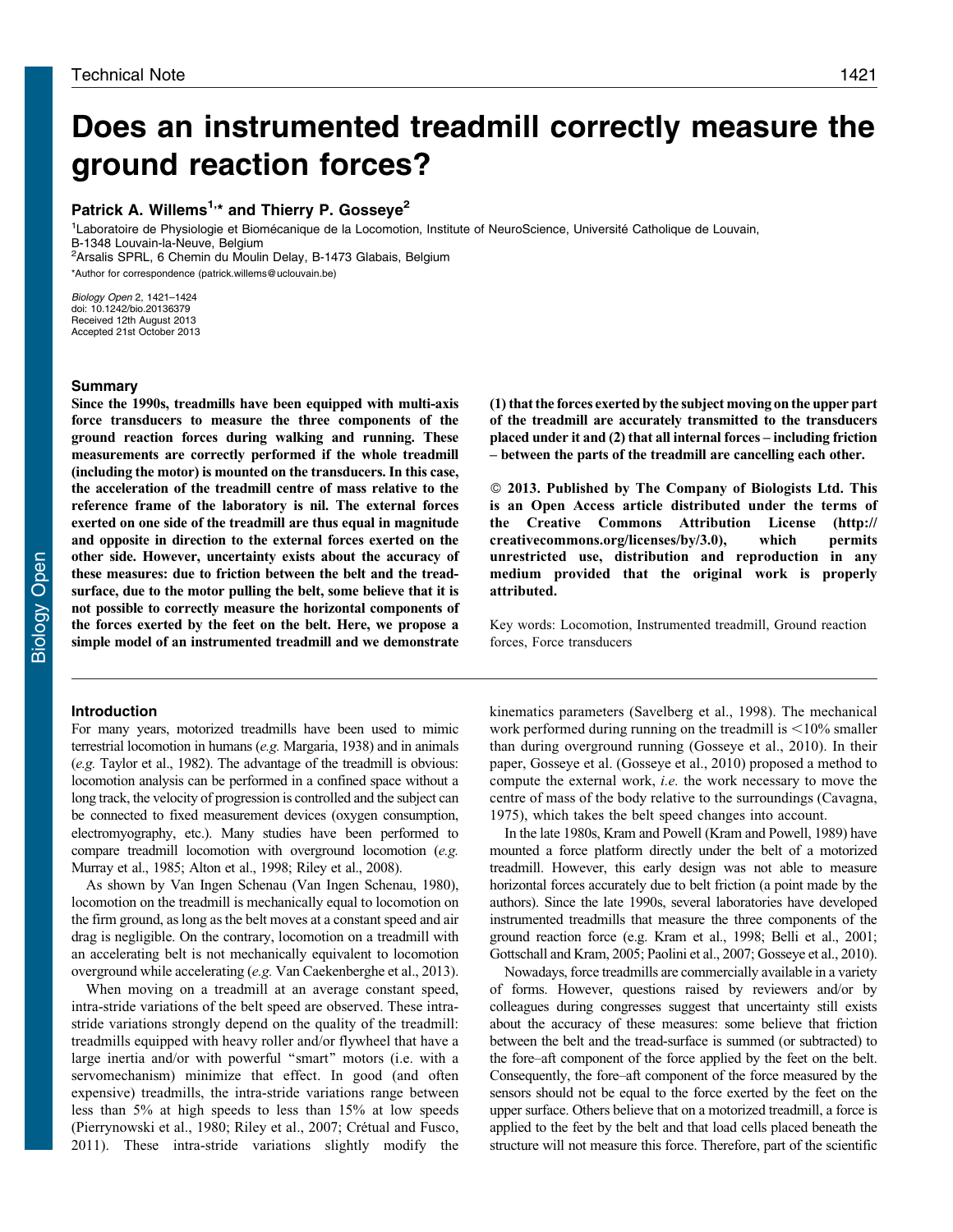<span id="page-1-0"></span>

Fig. 1. Schema of an instrumented treadmill. The interrupted arrows represent the direction of the movement of the belt. For further explanations, see text.

community still believes that it is not possible to correctly measure the horizontal components of the forces exerted by the feet on the belt.

To our knowledge, no author gives a theoretical explanation of how the forces are transmitted from the upper surface of treadmill to the transducers fixed under it. In this paper, we propose a simple model of an instrumented treadmill and demonstrate theoretically that the transducers placed under the treadmill correctly measure the forces exerted by the feet on the upper side of the treadmill.

### The model of the treadmill

Fig. 1 present a schema of a subject running on a treadmill equipped with force transducers. For simplification, a projection of the treadmill on the sagittal plane is presented and only the vertical and fore–aft components of the existing forces are taken into account. Lateral component of these forces are neglected, although the same reasoning than the one presented here can be held, mutatis mutandis, for the lateral component of these forces.

In the schema, only the main parts of the treadmill are presented. The subject is moving on an inelastic belt supported by a tread-surface fixed on the body of the treadmill. The belt is tensioned between two rollers, which are mounted on ball bearings and attached to the body of the treadmill through a support. An electrical motor is also fixed to the body of the structure; an inelastic band is transferring motion from the motor to the front roller. The whole structure of the treadmill (i.e. the body, tread-surface, belt and motor) is mounted on force transducers. In this way, the transducers are the only mechanical contact between the treadmill and the external world. On a real treadmill, four transducers measuring the three components of the forces are placed close to the four corners of the treadmill. Since our model studies the forces in the sagittal plane, only two sensors are represented under the body of the treadmill, one in the front and one in the back. Each of these sensors measure the vertical and fore–aft components of the forces applied on the treadmill without any cross-talk.

# Diagram of the external forces applied on the treadmill and of the internal forces between the parts of the treadmill Since the fixed parts of the treadmill are rigid and firmly attached

to each other and since the mobile parts are moving

| $-$ 000 $-$ 0.000 $-$ 0.000 $-$ 0.000 $-$ 0.000 $-$ 0.000 $-$ 0.000 $-$ 0.000 $-$ 0.000 $-$ 0.000 $-$ 0.000 $-$ 0.000 $-$ 0.000 $-$ 0.000 $-$ 0.000 $-$ 0.000 $-$ 0.000 $-$ 0.000 $-$ 0.000 $-$ 0.000 $-$ 0.000 $-$ 0.000 $-$ |                                                                                                               |
|-------------------------------------------------------------------------------------------------------------------------------------------------------------------------------------------------------------------------------|---------------------------------------------------------------------------------------------------------------|
| $\hat{F}_{\rm h}$                                                                                                                                                                                                             | force exerted by the back sensor on the body of the treadmill                                                 |
| $\vec{F}_{\mathrm{f}}$                                                                                                                                                                                                        | force exerted by the front sensors on the body of the treadmill                                               |
| $\vec{F}_{\rm s}$                                                                                                                                                                                                             | force exerted by the foot on the belt                                                                         |
| $\hat{F}_{\rm t}$                                                                                                                                                                                                             | weight of the treadmill                                                                                       |
| $\vec{F}$                                                                                                                                                                                                                     | internal force in the belt at the level of the section C                                                      |
| $\vec{F}_2$                                                                                                                                                                                                                   | the resultant of the forces applied under the belt, due to the contact between the belt and the tread-surface |
| $\vec{F}_3$                                                                                                                                                                                                                   | internal force in the belt at the level of the section B                                                      |
| $\vec{F}_4$                                                                                                                                                                                                                   | force due to the tension in the lower part of the driving belt between the motor and the roller               |
| $\vec{F}_5$                                                                                                                                                                                                                   | force due to the tension in the lower part of the belt                                                        |
| $\vec{F}_6$                                                                                                                                                                                                                   | traction force in the band of the motor                                                                       |
|                                                                                                                                                                                                                               |                                                                                                               |

Table 1. List of symbols.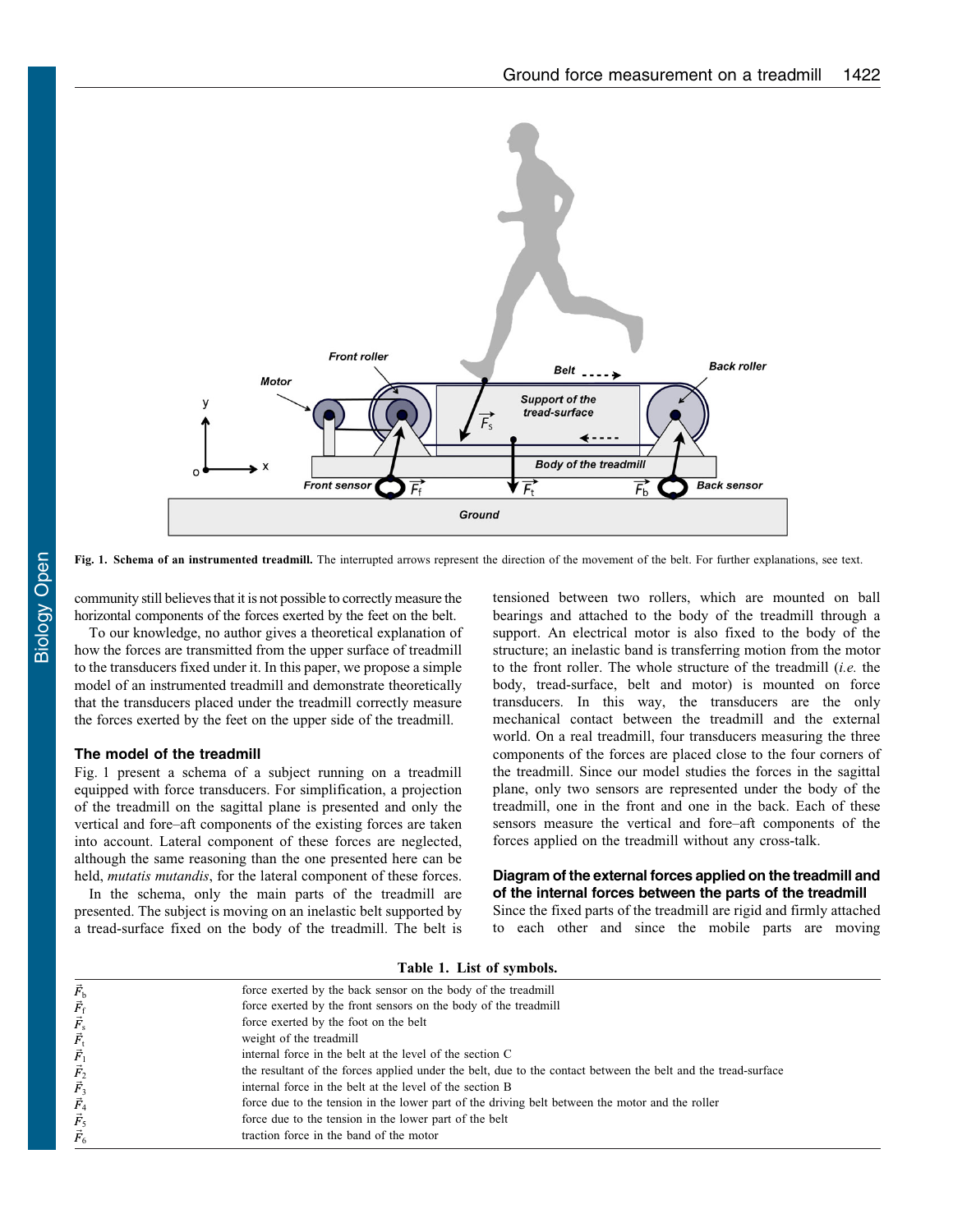symmetrically [\(Fig. 1\)](#page-1-0), the acceleration and the velocity of the centre of mass of the treadmill relative to the reference frame of the laboratory are nil. According to Newton's 2nd Law, the sum of the external forces acting on the treadmill is nil:

$$
\vec{F}_{s} + \vec{F}_{t} + \vec{F}_{f} + \vec{F}_{b} = 0
$$
\n(1)

where  $\vec{F}_s$  is the force exerted by the foot on the belt,  $\vec{F}_t$  is the weight of the treadmill and  $\vec{F}_f$  and  $\vec{F}_b$  are the forces exerted by the front (subscript f) and the back (subscript b) sensors under the body of the treadmill. See [Table 1](#page-1-0) for full list of symbols used.

In the vertical direction (y axis), since the treadmill weight does not change, the force  $\vec{F}_t$  can be "removed" by changing the electrical offset of the force transducers signal output. Eqn 1 becomes:

$$
\vec{F}_{s,y} + \vec{F}_{f,y} + \vec{F}_{b,y} = 0,
$$

and thus:

$$
\vec{F}_{s,y} = -(\vec{F}_{f,y} + \vec{F}_{b,y}).
$$
\n(2)

In the horizontal direction (x axis), Eqn 1 becomes:

$$
\vec{F}_{s,x} + \vec{F}_{f,x} + \vec{F}_{b,x} = 0,
$$

and thus:

$$
\vec{F}_{s,x} = -(\vec{F}_{f,x} + \vec{F}_{b,x}).
$$
\n(3)

Intuitively, Eqn 2 is easy to understand since no component of the treadmill is moving vertically. Eqn 3 is slightly more difficult to comprehend since an electrical motor pulls the belt and friction forces are generated at different places. One can demonstrate that all these internal forces cancel each other so that Eqn 3 is fulfilled.

[Fig. 2](#page-3-0) represents a schema of the horizontal component of the external and internal forces applied on the treadmill. In this diagram, each part of the treadmill is isolated and interactions with the other parts are introduced.

#### Horizontal forces acting on the upper section of the belt

If the upper section of the belt is isolated between point B and C, the forces acting on it are:

- a)  $\vec{F}_{s,x}$ , the force applied by the foot on the belt at point A;
- b)  $\vec{F}_2$ , the resultant of the forces applied under the belt, due to the contact between the belt and the tread-surface;
- c)  $\vec{F}_3$ , the force of traction at the front of the belt section.  $\vec{F}_3$  is the internal interaction between point B and the rest of the belt.  $\vec{F}_3$  is generated by the tension of the belt between the two rollers but also by the force of the motor pulling on the belt;

d)  $\vec{F}_1$ , the internal force at the other end of the belt (point C). If we suppose that the belt speed is constant, the acceleration of the centre of mass of the section B–C is nil and the equation of the forces on this section is:

$$
\vec{F}_{s,x} + \vec{F}_1 + \vec{F}_2 + \vec{F}_3 = 0,
$$

and thus:

$$
\vec{F}_{s,x} = -\vec{F}_1 - \vec{F}_2 - \vec{F}_3. \tag{4}
$$

Horizontal forces on the front roller The forces on the front roller are:

- the reaction force of  $\vec{F}_3$ , *i.e.*  $\vec{F}_3$ ;
- the traction force due to the lower part of the belt  $\vec{F}_5$  (note that  $\vec{F}_3$  and  $\vec{F}_5$  are not identical);
- the traction force  $\vec{F}_6$  in the driving belt between the motor and the roller. Since the diameter of the roller on which the treadbelt turns and the diameter of the pulley of the motor are not equal, the magnitude of  $\vec{F}_6$  and  $\vec{F}_3$  are not equal;
- the traction force  $\vec{F}_4$  due to the lower part of the band of the motor;
- the force on the support of the roller. Since the centre of mass of the roller is fixed, this force is the resultant of the four other forces, *i.e.*  $\vec{F}_3 - \vec{F}_4 - \vec{F}_5 - \vec{F}_6$ .

#### Horizontal forces on the back roller

The forces on the back roller are:

- the reaction force of  $\vec{F}_1$ , *i.e.*  $\vec{F}_1$ ;
- the reaction force of  $\vec{F}_5$ , *i.e.*  $\vec{F}_5$ ;
- the force in the support of the back roller, which is the resultant of the two others, *i.e.*  $\vec{F}_1 + \vec{F}_5$ .

#### Horizontal forces on the motor

The forces on the pulley of the motor are:

- the reaction force of  $\vec{F}_6$ , i.e.  $\vec{F}_6$ ;
- the reaction force of  $\vec{F}_4$ , *i.e.*  $\vec{F}_4$ ;
- the force on the support of the motor, which is the resultant of the two others, *i.e.*  $\vec{F}_4 + \vec{F}_6$ .

#### Horizontal forces on the body of the treadmill

Since the tread-surface, the supports of the rollers and of the motor are rigid; the following forces are transmitted to the body of the treadmill:

- at the level of the tread-surface, the reaction force of  $\vec{F}_2$  is  $-\vec{F}_2$ ;
- at the level of the front roller, the reaction force of  $\vec{F}_3-\vec{F}_4-\vec{F}_5-\vec{F}_6$  is  $-\vec{F}_3+\vec{F}_4+\vec{F}_5+\vec{F}_6$ ;
- at the level of the back roller, the reaction force of  $\vec{F}_1 + \vec{F}_5$  is  $-F_1-F_5;$
- at the level of the motor, the reaction force of  $\vec{F}_4+\vec{F}_6$  is  ${-\vec{F}_4-\vec{F}_6}.$

Two other forces are applied to the body of the treadmill by the front and back sensors:  $\vec{F}_{f,x}$  and  $\vec{F}_{b,x}$ . The equation of the forces applied on the body is:

$$
-\vec{F}_4 - \vec{F}_6 - \vec{F}_3 + \vec{F}_4 + \vec{F}_5 + \vec{F}_6 - \vec{F}_2 - \vec{F}_1 - \vec{F}_5 + \vec{F}_{f,x} + \vec{F}_{b,x} = 0,
$$

which becomes:

$$
-\vec{F}_3 - \vec{F}_2 - \vec{F}_1 = -\vec{F}_{f,x} - \vec{F}_{b,x}.
$$
 (5)

Since  $-\vec{F}_3-\vec{F}_2-\vec{F}_1=\vec{F}_{sx}$  Eqn 4, Eqn 5 becomes:

$$
\vec{F}_{s,x} = -(\vec{F}_{f,x} + \vec{F}_{b,x}).
$$
\n(6)

Eqn 6 (equal to Eqn 3) shows that the force applied horizontally on the belt by the feet of the subject is equal to the sum of the forces measured on the two sensors.

#### **Discussion**

Our simplified model of the treadmill shows by a theoretical example that transducers placed under the body of the treadmill correctly measure the external forces exerted by the feet on the belt. Even in more sophisticated models, like dual belt treadmills or treadmill designed for running, wheel chair training, skating or